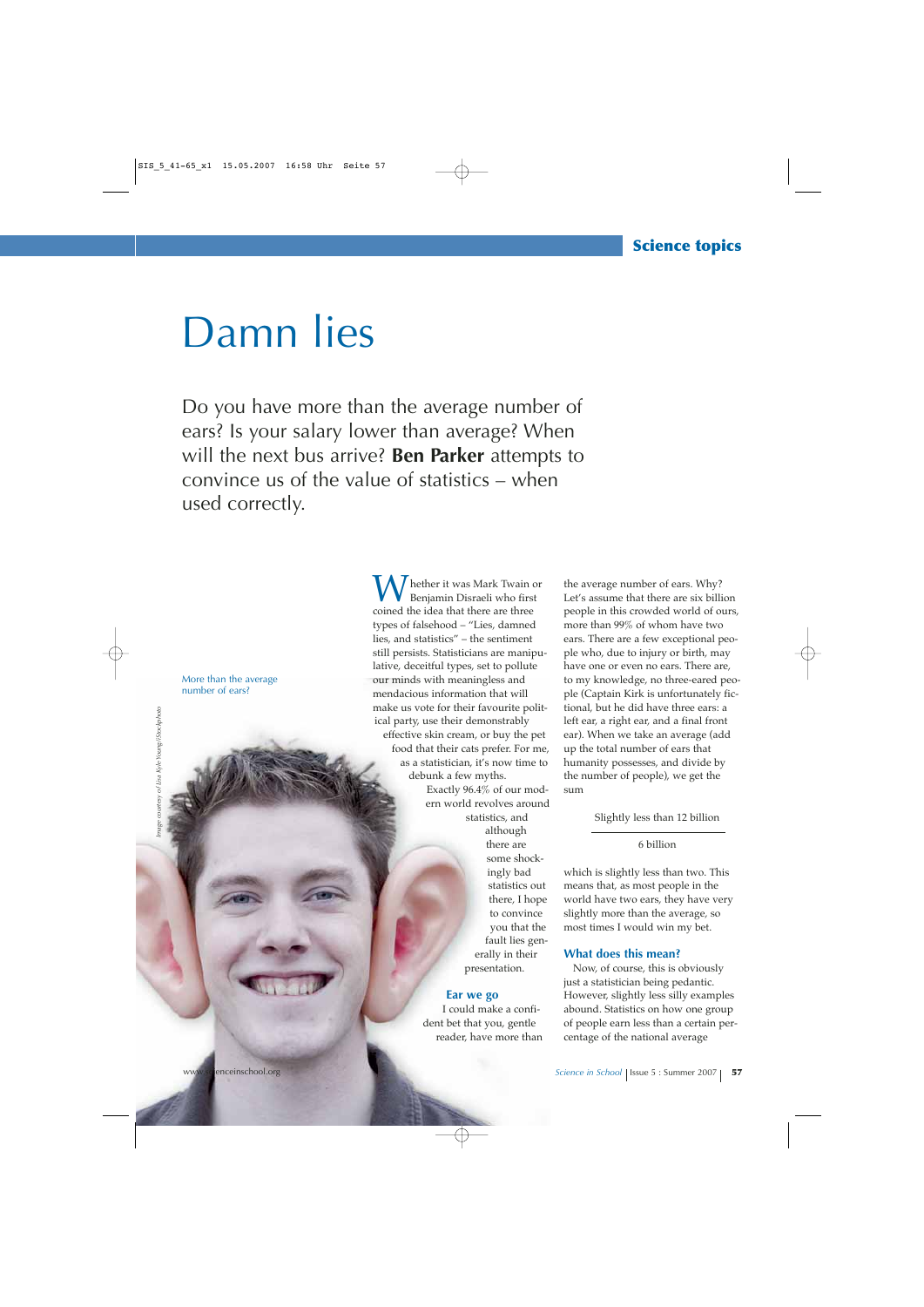

Distribution of household weekly income 2004/2005: Number of individuals (millions), Great Britain. Source: Households Below Average Income (HBAI) 1994/95-2004/05, Department for Work and Pensions

income are used as political footballs. It is all too common to read commentaries in newspapers about how shocking it is that people earn only a percentage of the national income, and it's all the fault of the Labour government, previous Conservative administration, European Union or sunspots.

The distribution of incomes, according to the UK Department for Work and Pensions (see figure above), is such that there are relatively few people who earn large sums of money (unfortunately statisticians do not fall into this high-income group). This means that the average income, which the Department has calculated to be £427 per week for a couple with no children (DWP, 2006), is much more than what the majority of people earn, in parallel with the above explanation of average ear count. A few extraordinary people, whether they have fewer than two ears or earn large amounts of money, skew the average from the situation for the majority of people.

Now of course, people soon realised that this commonly used average, calculated by adding everything up and dividing by the number of things you added up, more properly referred to as the *mean*, was likely to be misinterpreted. So the concept of the *median* is

one that is often used in practice. If we were to put all the people in the UK in a line according to their income, the median salary would be that which the person standing in the middle of the line would have. The median, about £349 per week in this example, in practice often gives a better idea about what is typical.

At least we have reached some common sense – so can we expect everyone to understand this fairly basic problem in conveying ideas with averages? After all, surely the role of a good journalist is to take ideas and present the truth in a way the public can understand?

Unfortunately, factual accuracy and correctly interpreting data sometimes don't sell newspapers, or make the correct political point.

# **Ironing out the wrinkles**

Worse than journalists, but not quite as bad as politicians, are advertisers. A recent television advert for a cosmetics company claims that their latest wrinkle-removing cream satisfies 8 out of 10 customers, based on a survey of 134 people. We can perhaps excuse the small sample size – and even the rounding  $(134 \times 8 / 10 = 107.2)$ , which means they must have found 0.2 of a customer to try out the cream – but the

crucial question is how did they do the survey?

It seems to me that asking 134 customers whether they like the product is dubious – if the people are already customers, and have bought the product voluntarily, perhaps it's not the fairest sample in the world. Why would anyone buy the product who doesn't like it? In most sensible scientific trials, one would hope to compare the performance of the cream



Only 0.2 of this customer was satisfied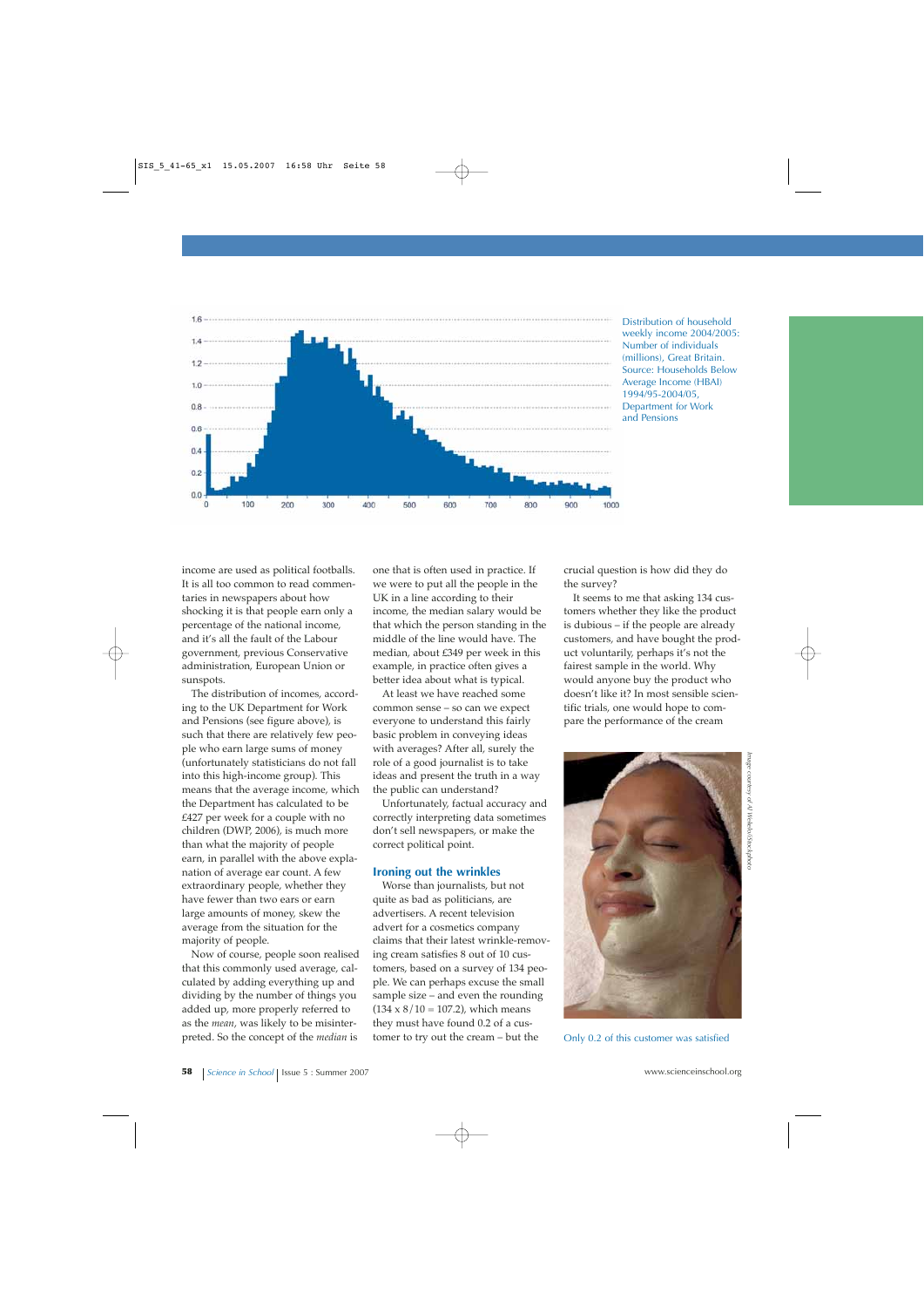*Image courtesy of Ben Parker*

Longer gap – more likely to arrive here but longer expected





You are more likely to arrive at the bus stop during a longer gap, when the wait for the next bus is longer than expected

Shorter gap – less

objectively against a brand X cream, or a placebo, to see whether people chosen at random have had a positive

effect with the cream. There's no problem with advertising *per se*; philosophers argue that advertising is the most vital thing for a strong democracy. It's fine for advertisers to let people know about their product and promote its benefits. However, what's not acceptable is putting a thin veneer of science around the marketing; although cunningly worded, without explaining the method, the statistic '8 out of 10' is meaningless. It's just as bad as saying "Our car has a top speed of 500 miles an hour" without adding that this speed is only obtainable when measuring how fast the car drops out of an aeroplane: it's true, but it's misleading. Using this kind of fake survey in advertising is paramount to lying.

### **Three come along at once**

Maybe it's unfair to blame the conveyors instead of the statistics themselves. There are some real, difficult, non-intuitive facts that statistics throws up, the truth of which can be very hard to work out. Let's say you're waiting for a bus, and you look at the schedule, which, assuming it hasn't been vandalised, tells you

that there are five buses an hour. How long would you expect to wait for a bus?

Sensible logic tells us that if there are 5 buses an hour, then the average (sorry, mean) time between buses is 12 minutes. So, assuming you arrive at the bus stop at a random time within this period, you'd expect to wait 6 minutes for a bus. Good logic, but unfortunately, in general, wrong.

We know that buses don't run to the minute. They may leave the depot on time, but chance factors will alter their progress in different ways, so we have to assume that the incoming pattern at our bus stop varies somewhat. What exact distribution we choose might vary – we may, for example, assume that times between arrivals of buses follow an exponential distribution – but the important fact is that the buses do not come at regular times. So let us now assume that we arrive at the bus stop at some random point in time – how long is our expected wait for a bus now?

When we turn up at the bus stop, we are more likely to pick a period when there is a big gap between buses – a big gap occupies more time than a small gap, so we're more likely to get a big one when picking at random. But given that we've picked a big gap, we know that the length of

gap is more than 12 minutes (there are still 5 buses an hour) – so the average time to wait, given that our exact arrival time is equally likely to be somewhere in the big gap, is more than 6 minutes.

This is known as the inspection paradox, and it's tricky to get your head around it. However, it's a real phenomenon that is used by traffic planners and operational researchers, who are responsible for working out the most efficient method of arranging queues in post offices, and then ignoring it totally.

Are the bus companies wrong to advertise, then, that they have a bus approximately every 12 minutes? I think so, although it's difficult to convey all the gory details of the inspection paradox; perhaps in this case we can excuse a little statistical laxity.

#### **Conclusions**

In general, statistics is fairly intuitive and cases that are difficult to conceptualise are rare. In general, a questioning reader must:

- **·** Find out who is presenting the data, and what they are trying to achieve.
- **·** If possible, find out the sample methodology – whether the data comes from a suitably representative sample of the population being